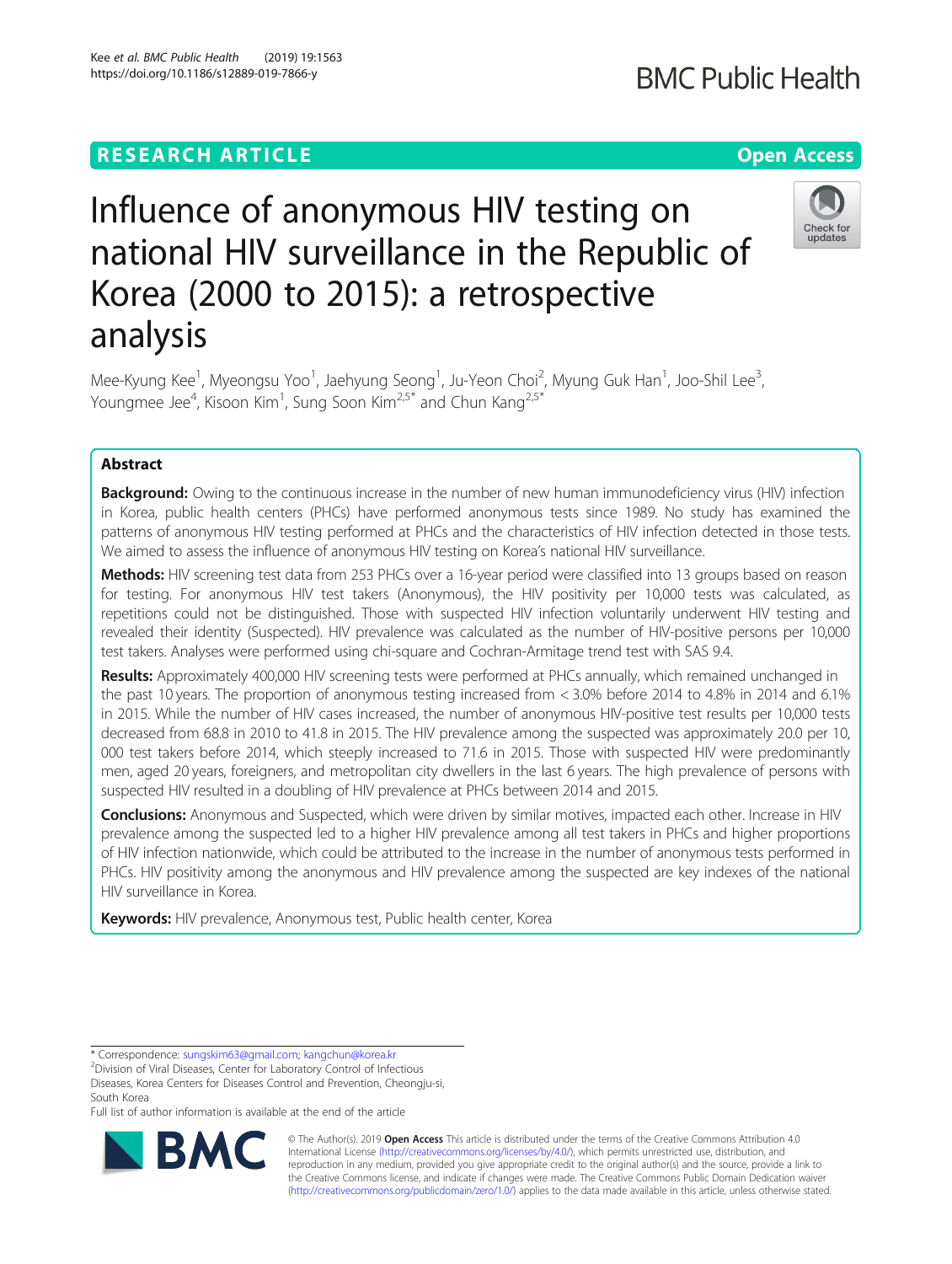# Background

While new cases of human immunodeficiency virus (HIV) infection are declining globally, 36.7 million people were diagnosed with HIV, and around 1.8 million new cases are reported annually. Worldwide, 940,000 people died of acquired immune deficiency syndrome (AIDS) in 2017, indicating that the public health burden associated with HIV infection is extremely high [\[1](#page-8-0)]. In 2014, the Joint United Nations Program on HIV/AIDS set the 90–90-90 target, which should be achieved by 2020; an interim check on this goal in 2016 showed a value of 70–77-82. The first goal (90%) was related to the proportion of people with HIV who were aware of their HIV status; the first goal is linked to the second and third goals. Seven countries have currently achieved the first goal, including Malaysia and Thailand [\[2](#page-8-0)].

In Korea, since the first case of HIV infection was diagnosed in 1985, approximately 14,000 people have been diagnosed with HIV infections between 1985 and 2015, and the number of persons newly diagnosed with HIV infection continues to increase annually. The annual number of HIV cases across Korea has increased to 1000 cases since 2013. Over 99% of HIV infection cases in Korea are caused by sexual contact, with a male to female sex ratio of 9.7 to 1.0; of the total HIV-infected persons diagnosed in Korea, 10% are from foreign countries [[3\]](#page-8-0). HIV infection is predominantly detected through HIV tests performed in hospitals, public health centers (PHCs), and blood banks [\[4](#page-8-0)]. In Korea, blood donors at blood banks and donors in hospitals undergo mandatory HIV testing prior to transfer of bodily fluids or body parts [[5\]](#page-8-0). At risk groups for sexually transmitted infection (STI), including commercial sex workers, prisoners, and military enlistees undergoing medical exams, are routinely screened for HIV. Individuals comprising the general population voluntarily undergo HIV testing during routine health checkups. Approximately 10 million HIV screening tests are performed annually in Korea [[6](#page-8-0), [7](#page-8-0)]. A total of 253 PHCs in Korea conduct approximately 400,000 HIV screening tests annually, accounting for 3–4% of the total proportion of HIV screening tests in Korea [[8\]](#page-8-0).

In a previous study on trends in HIV prevalence among overall visitors to PHCs from 2000 to 2009, we reported that the proportion of new cases of HIV infection detected at PHCs each year had increased to 18% of total new HIV infection cases [\[9](#page-8-0)]. Although the proportion of HIV screening tests performed at PHCs has recently decreased, the proportion of HIV cases detected at PHCs has increased to 20%. To identify the reasons for this increasing proportion of new HIV cases detected at PHCs, it is important to monitor the magnitude of the HIV testing and to examine the patterns of newly diagnosed cases of HIV infection at PHCs. The objective of this study was to determine the magnitude and changes in numbers of anonymous HIV test takers (the anonymous), which refers to individuals who voluntarily undergo HIV tests but do not reveal their identity, and analyze changes in anonymous HIV test patterns at PHCs. We then compared the trend of the anonymous with the trend of a similar group: those with suspected HIV infection who voluntarily underwent HIV testing and revealed their identity (the suspected).

# **Methods**

# HIV test data collection from the national HIV surveillance system at PHCs

Since 1985, various HIV testing policies have been formulated for early HIV detection in Korea. Initially, government-led HIV testing policies mainly focused on mandatory screening for high risk HIV-infected groups. This was subsequently expanded to include mandatory testing in groups of workers sanitation related employment, such as food industry sanitation workers. In October 1989, an anonymous testing scheme was initiated at PHCs in Korea. However, since changes were made to the voluntary testing scheme as part of the HIV testing policy in 1998, changes have been observed in overall HIV testing patterns [[10](#page-8-0)–[12](#page-8-0)]. In March 2008, the Prevention Act of Acquired Immunological Deficiency Syndrome amended the legislation pertaining to an anonymous surveillance system for HIV/AIDS prevention, which was first enacted in 1987 [[6\]](#page-8-0). Currently, the Korean government is formulating HIV-prevention policies to promote counseling and anonymous screening tests for early HIV detection.

PHCs are one of the main screening test sites for HIV in Korea, and refer HIV-positive samples, which were evaluated using enzyme-linked immunosorbent assay (ELISA), particle agglutination (PA), and rapid tests, to the local Institute of Health & Environment (IHE) centers for confirmation of HIV infection. These confirmatory tests were performed using antigen ELISA, antibody ELISA, PA, and Western blots. Confirmed results were reported to the division of HIV and tuberculosis (TB) control of the Korea Centers for Disease Control and Prevention (KCDC) and were recorded in the HIV database of the KCDC  $[13]$  $[13]$  $[13]$ . HIV test results were conveyed to the test taker directly at the PHC, by telephone, or through a web interface. Of note, the anonymous HIV test results were communicated to the test taker using a personal telephone access code.

PHCs manage the data related to HIV testing through an electronic medical records system, the Health Care Information System (HCIS). The HCIS program was initiated in 2000 and was expanded to all PHCs in 2005 [[14\]](#page-8-0). We collected the HIV testing data from the HCIS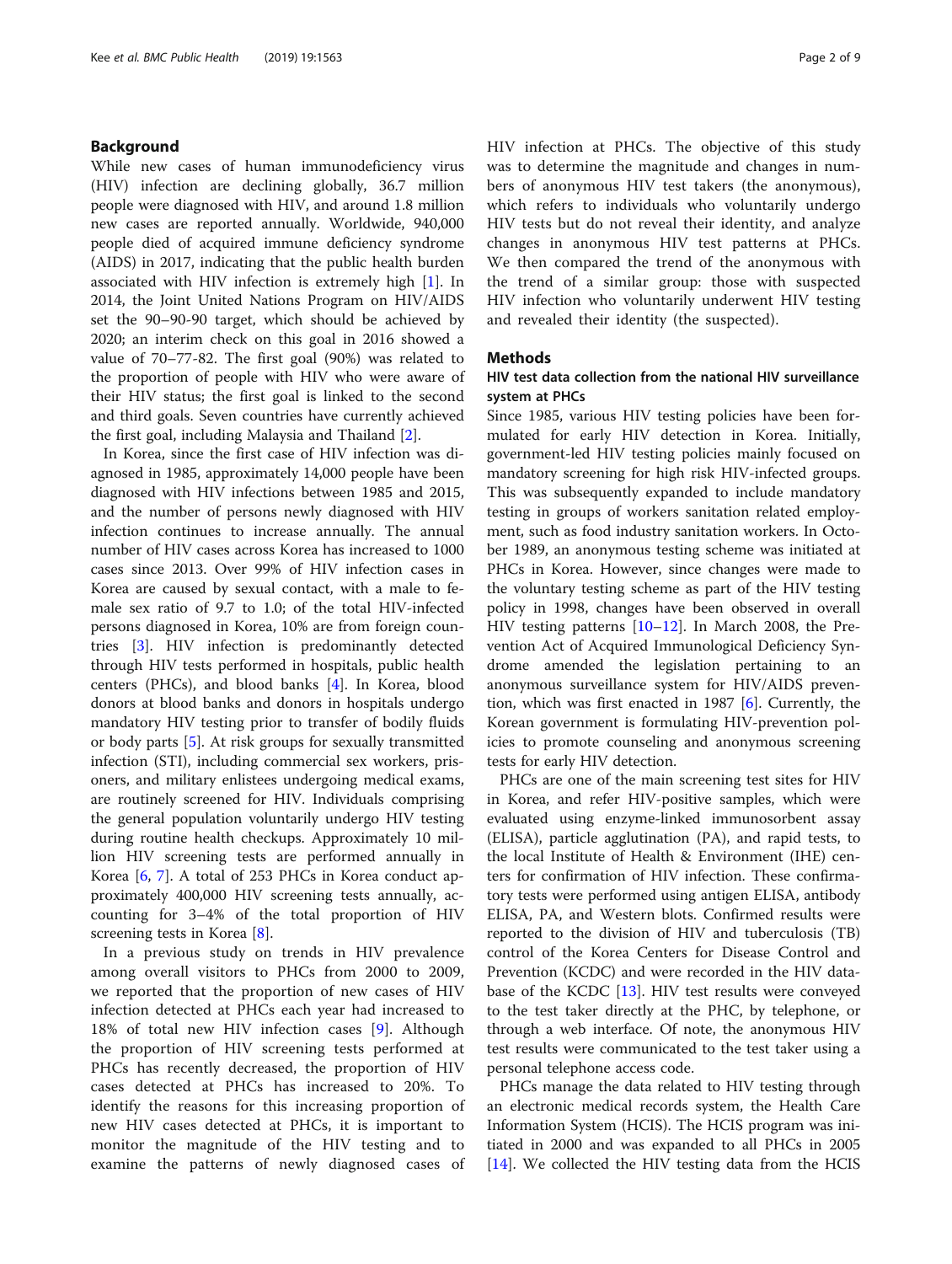of 253 PHCs between 2000 and 2015. The following data were collected: institutional code, specimen code, sex, year of birth, reason for HIV testing, HIV screening test results, differentiation code, and confirmatory HIV test code. If the result of a HIV screening test was positive, a confirmatory test code was assigned to the IHE center referral for confirmatory HIV testing. The confirmatory test code comprises the referral year, referral institution, and referral order. The differentiation code was a parameter used for the identification of a person's frequency of test taking within a year. In these codes, the use of personal information was avoided to preserve patient privacy. These data variables were accounted for in the previous manuscripts [\[9](#page-8-0), [14](#page-8-0)]. Data on HIV-positive cases were collected from the Division of HIV and TB control of the KCDC. These data included sex, year of birth, the reason for HIV testing, and confirmatory HIV test code. Data from HIV testing and data on the HIV-positive cases were matched using confirmatory HIV test codes. In the data recorded manually before the installation of the HCIS program, only the number of HIV tests without variables was obtained.

#### Participants

The reasons for HIV testing were classified into 13 groups according to occupation, health status, or motive for testing: health checkup, medical certificate, prenatal checkup, referral by a doctor, the suspected, tuberculosis patient, prisoner, partner of a person with HIV infection, commercial sex worker, bar employee, tea-room employee, massage parlor employee, and the anonymous [[14\]](#page-8-0). The anonymous refers to individuals who voluntarily underwent HIV testing to evaluate their HIV status after risk events but did not reveal their identity. By contrast, the suspected refers to individuals with suspected HIV infection who voluntarily underwent testing only to detect HIV infection and revealed their identity. Data were collected on the anonymous tests performed from 2000 to 2015 and the 12 reasons for HIV testing. If the anonymous test takers were informed that their HIV test results were positive, their reason for HIV testing could be changed from "anonymous" to "suspected" to facilitate referral for public services at PHCs.

# Statistical methods

The annual HIV prevalence among all HIV test takers except the anonymous was defined as the number of confirmed HIV cases per 10,000 HIV test takers, which were calculated using a differentiation code. The frequency of HIV testing for each test taker, that is, the number of repeat HIV testing per person, was measured every year. In case the test taker provided two or more reasons for undergoing HIV testing within 1 year, the person was classified into the reason for testing of the test that provided positive HIV results. If a test taker who cited two or more reasons had negative test results for all tests, the reason for testing was classified as follows: HIV infection suspected group (the suspected or referral by doctor), HIV test recommended group (patients with tuberculosis, prisoner), STI risk group (commercial sex worker, bar employee, tea-room employee, or massage parlor employee), or general group (health checkup, medical certificate, or prenatal checkup). To analyze the HIV prevalence, data on the anonymous were excluded, because the frequency of anonymous tests per person within 1 year could not be measured. Therefore, the annual HIV positivity of the anonymous was calculated and defined as the number of HIV-positive cases per 10,000 anonymous HIV tests [\[14\]](#page-8-0).

The trends in HIV prevalence of HIV test takers and HIV positivity of the anonymous at PHCs were assessed through a series of cross-sectional annual analyses [\[9](#page-8-0)]. We analyzed HIV prevalence among the test takers by sex (male, female), age (< 20, 20–29, 30–39, 40–49, 50– 59, ≤60 years), nationality (Korean, foreigner), and region (metropolitan cities, small cities, or rural areas). HIV positivity of the anonymous was analyzed only by region. Data with missing values (about 0.7%) were excluded from the analysis of HIV prevalence. To assess the difference in HIV prevalence by epidemiological variables, we conducted a multivariate logistic regression analysis (sex, age, nationality, and region). Sixteenyear trends in the HIV prevalence and HIV positivity of the anonymous were analyzed using a Cochran-Armitage trend test  $[15]$  $[15]$ . All statistical analyses were performed using SAS 9.4 and R. Ethical approval was obtained from the KCDC Institutional Review Board (approval no. 2016-07-06-PE-A).

## Results

#### Anonymous HIV testing status at PHCs

Approximately 400,000 HIV tests were conducted annually across 253 PHCs nationwide, and the HIV test scale remained unchanged during the last 10 years. Of the HIV tests performed at the PHCs, the annual proportion of HIV tests of the anonymous and the suspected was less than 10% until 2008; this value increased to 11–16% from 2009 ( $P < 0.001$ ). The annual proportion of anonymous tests accounted for 1–3% of the total HIV tests performed at the PHCs; this value increased by 2–3 times in 2014 and 2015, to values of 4.8 and 6.1%, respectively. The annual proportion of HIV tests of the suspected increased from 5 to 13% from 2000 to 2013 and decreased to 7.8 and 8.1% in 2014 and 2015, respectively (Table [1](#page-3-0)).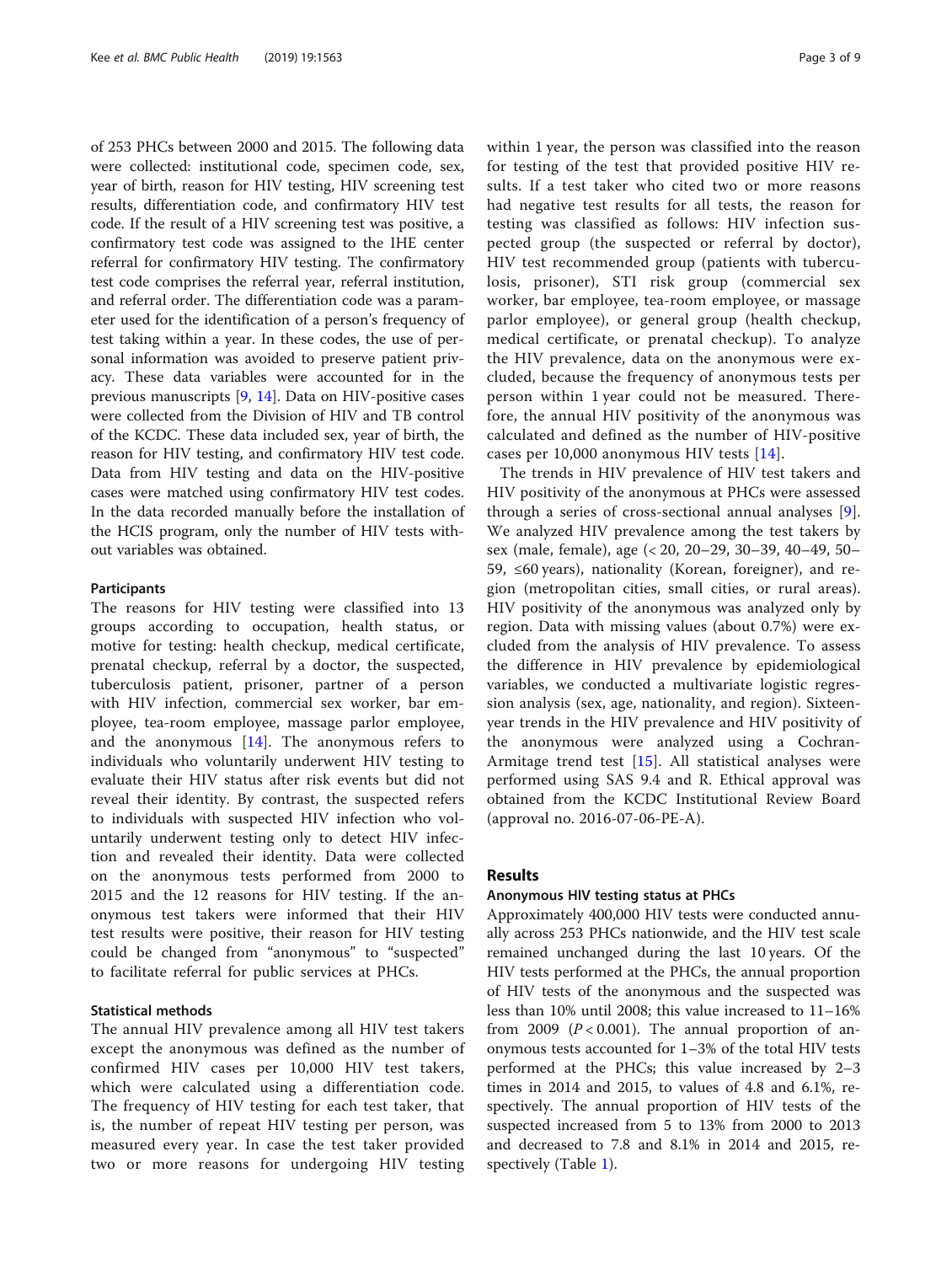<span id="page-3-0"></span>**Table 1** Changes in the status of HIV testing at public health centers in Korea from 2000 to 2015

| Year | Total                                           | Subtotal    |          | Anonymous    |                    | Suspected |                    |
|------|-------------------------------------------------|-------------|----------|--------------|--------------------|-----------|--------------------|
|      | Total HIV tests* No of tests by^<br><b>HCIS</b> | $\mathbb N$ | $% ^{5}$ | $\mathsf{n}$ | $96^{\frac{5}{3}}$ | n         | $96^{\frac{6}{3}}$ |
| 2000 | 428,698 129,607                                 | 9410        | 7.2      | 2497         | 1.9                | 6913      | 5.3                |
| 2001 | 487,134 229,006                                 | 15,440      | 6.7      | 4157         | 1.8                | 11,283    | 4.9                |
| 2002 | 484,028 296,414                                 | 20,712      | 7.0      | 5864         | 2.0                | 14,848    | 5.0                |
| 2003 | 466.747 349.488                                 | 29,143      | 8.4      | 6592         | 1.9                | 22,551    | 6.5                |
| 2004 | 496,890 435,101                                 | 32,920      | 7.6      | 6822         | 1.6                | 26,098    | 6.0                |
| 2005 | 353,440 353,440                                 | 31,728      | 9.0      | 9877         | 2.8                | 21,851    | $6.2\,$            |
| 2006 | 411,017 411,017                                 | 34,610      | 8.5      | 10,946       | 2.7                | 23,664    | 5.8                |
| 2007 | 396,943 396,943                                 | 37,903      | 9.5      | 9609         | 2.4                | 28,294    | 7.1                |
| 2008 | 391,486 391,486                                 | 38,706      | 9.9      | 8595         | 2.2                | 30,111    | 7.7                |
| 2009 | 395,771 395,771                                 | 45,217      | 11.5     | 8977         | 2.3                | 36,240    | 9.2                |
| 2010 | 378,590 378,590                                 | 52,130      | 13.8     | 9775         | 2.6                | 42,355    | 11.2               |
| 2011 | 401,320 401,320                                 | 64,771      | 16.2     | 11,913       | 3.0                | 52,858    | 13.2               |
| 2012 | 423,496 423,496                                 | 64,118      | 15.2     | 12,157       | 2.9                | 51,961    | 12.3               |
| 2013 | 439,173 439,173                                 | 66,453      | 15.1     | 11,972       | 2.7                | 54,481    | 12.4               |
| 2014 | 416,661 416,661                                 | 52,356      | 12.6     | 19,920       | 4.8                | 32,436    | 7.8                |
| 2015 | 429.795 429.795                                 | 61,329      | 14.2     | 26,322       | 6.1                | 35,007    | 8.1                |

Anonymous refers to individuals who voluntarily underwent HIV testing to determine their HIV status, but did not reveal their identity

Suspected refers to individuals who voluntarily underwent HIV testing only to detect HIV infection and revealed their identity

\*The total HIV tests conducted at PHCs were collected by the HCIS, including documentation from PHCs

^The number of tests based on HCIS data from 72 PHCs in 2000, 114 PHCs in 2001, 150 PHCs in 2002, 186 PHCs in 2003, and 210 PHCs in 2004

The HCIS system has been implemented in all PHCs nationwide since 2005

<sup>§</sup>The proportion of HIV tests among the number of tests performed by the HCIS per year

HCIS Health Care Information System, HIV human immunodeficiency virus

# Changes in HIV positivity among anonymous test takers from 2000 to 2015

The HIV positivity among the anonymous was higher than the prevalence among the suspected and total test takers from 2000 to 2014. The HIV positivity among the anonymous and the HIV prevalence among the persons with suspected HIV infection (the suspected) was inverted in 2015. The HIV positivity increased from 40.0 per 10,000 tests in 2000 to 140.4 per 10,000 tests in 2009 and then decreased in 2010. From 2013, the HIV positivity among the anonymous decreased sharply: 89.4 per 10,000 tests in 2013, 68.8 per 10,000 tests in 2014, and 41.8 per 10,000 tests in 2015 ( $P < 0.001$ ). The prevalence among the suspected was about four- to five-fold higher than that of total test takers at PHCs. The HIV prevalence among the suspected in 2000 and 2001 was lower than 10.0 per 10,000 persons, but increased to over 20.0 per 10,000 persons from 2004 to 2013, with no significant change in HIV prevalence in the same period (10 years); in 2014 and 2015, these values more than tripled to 63.1 and 71.6 per 10,000 persons, respectively. The annual HIV prevalence among total test takers at PHCs did not significantly change from 3.0 to 5.0 per 10,000 persons, except in 2000 and 2001; however, it increased sharply to 7.7 and 8.5 per 10,000 persons in 2014 and 2015, respectively. (Fig. [1](#page-4-0)).

# Characteristics of HIV prevalence among persons with suspected HIV infection

To identify the characteristics of HIV prevalence among the suspected in 2014 and 2015, the relevant data were analyzed by sex, age, nationality, and region from 2010 to 2015. While the sex ratio of the suspected was generally balanced, the HIV prevalence within 6 years was higher in men than in women. HIV prevalence in men increased sharply in 2014 and 2015  $(P < 0.001)$ . From 2010 to 2015, the age distribution of the suspected was highest among those in their 20s and 30s, and the prevalence of this age group increased steeply across the six study years  $(P < 0.001)$ . In 2014 and 2015, persons aged 20 years, 40 years, and over 80 years had higher HIV prevalence than other age groups. Among the suspected, 5000–6000 foreigners were tested in 2010 and 2011, but the prevalence of tested foreigners decreased in 2012; however, the HIV prevalence started increasing sharply in this population in 2013. Locally, the prevalence among the suspected from small cities or rural areas who underwent HIV testing was higher than those from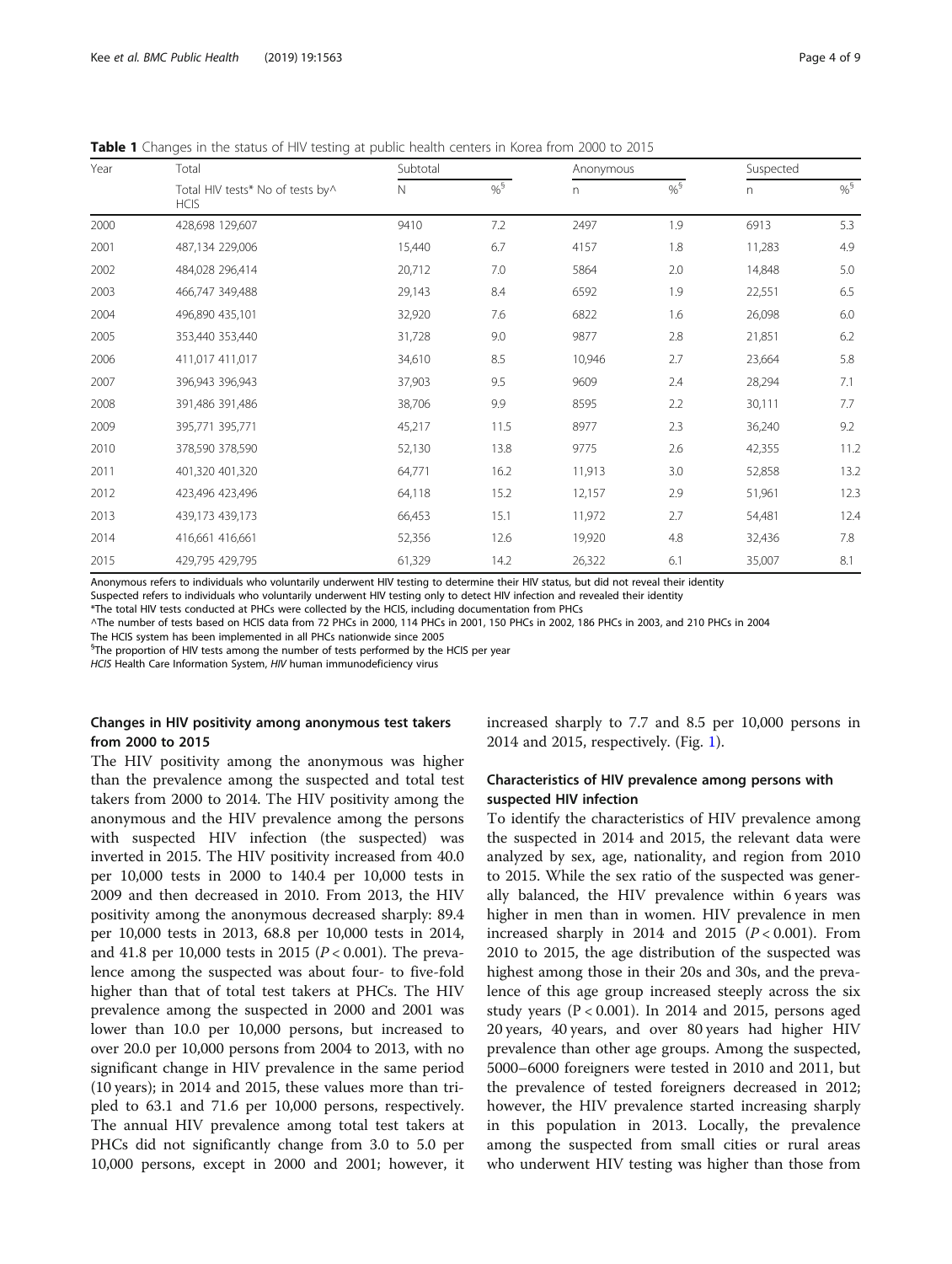<span id="page-4-0"></span>

metropolitan cities. By contrast, HIV prevalence was higher in the metropolitan cities than in small cities or rural areas, with a sharp increase in 2014 and 2015 (Table [2\)](#page-5-0).

# Discussion

Our results show that while the number of anonymous HIV tests increased in Korea, the HIV positivity among the anonymous decreased in 2014 and 2015. Additionally, while the number of the suspected who underwent HIV testing decreased, the HIV prevalence among the suspected increased in the last 2 years. In recent years, the total number of HIV tests performed in the anonymous and the suspected remained unchanged. However, the decision to undergo anonymous testing, which was driven by similar motives in both the anonymous and the suspected, impacted each other. The increase in HIV prevalence among the suspected led to the increase in the HIV prevalence among all test takers at PHCs, which are the primary testing sites of the national HIV surveillance system in Korea.

The number of individuals with newly diagnosed HIV infection has been continuously increasing in Korea, with more than 1000 HIV-infected people reported annually since 2013: 953 people in 2012, 1114 in 2013, 1191 in 2014, and 1152 in 2015. More than 25% of all newly diagnosed HIV infections in Korea were diagnosed through HIV screening tests at PHCs [[3\]](#page-8-0). According to the results of this study, of the new HIV infection cases

diagnosed at PHCs, more than 50% were observed in the suspected in 2008; this proportion increased to 71.3 and 77.9% in 2014 and 2015, respectively. Therefore, most of the HIV infections identified at the PHCs were diagnosed in the suspected. This was because the PHCs actively provided various opportunities for HIV testing, including free HIV testing and rapid diagnostic tests for early HIV detection.

The patterns of HIV testing and HIV detection continued to change over the time period of this study. The decrease in HIV positivity among the anonymous after 2009 was possibly due to the active HIV anonymous testing program. Anonymous tests have been conducted in hospitals in Korea since 2008, and the number of anonymous tests at PHCs increased after 2009. In addition, as a result of the expanded program for rapid diagnostic testing used to encourage people to undergo anonymous tests at PHCs, the number of anonymous HIV tests doubled in 2014 and 2015. In a pilot project on rapid diagnostic testing introduced at four PHCs in Seoul in 2014, the number of anonymous tests increased nine-fold and the number of confirmed HIV infection cases increased four-fold [\[16\]](#page-8-0). Since then, the number of PHCs that provided rapid diagnostic tests increased to 34; by 2015, the proportion of tests that were anonymous at PHCs in Seoul increased to 80% (a total of 22,114 tests). The proportions of HIV testing and HIV detections of the anonymous and the suspected in Seoul varied dramatically in 2014 and 2015. Due to activation of the anonymous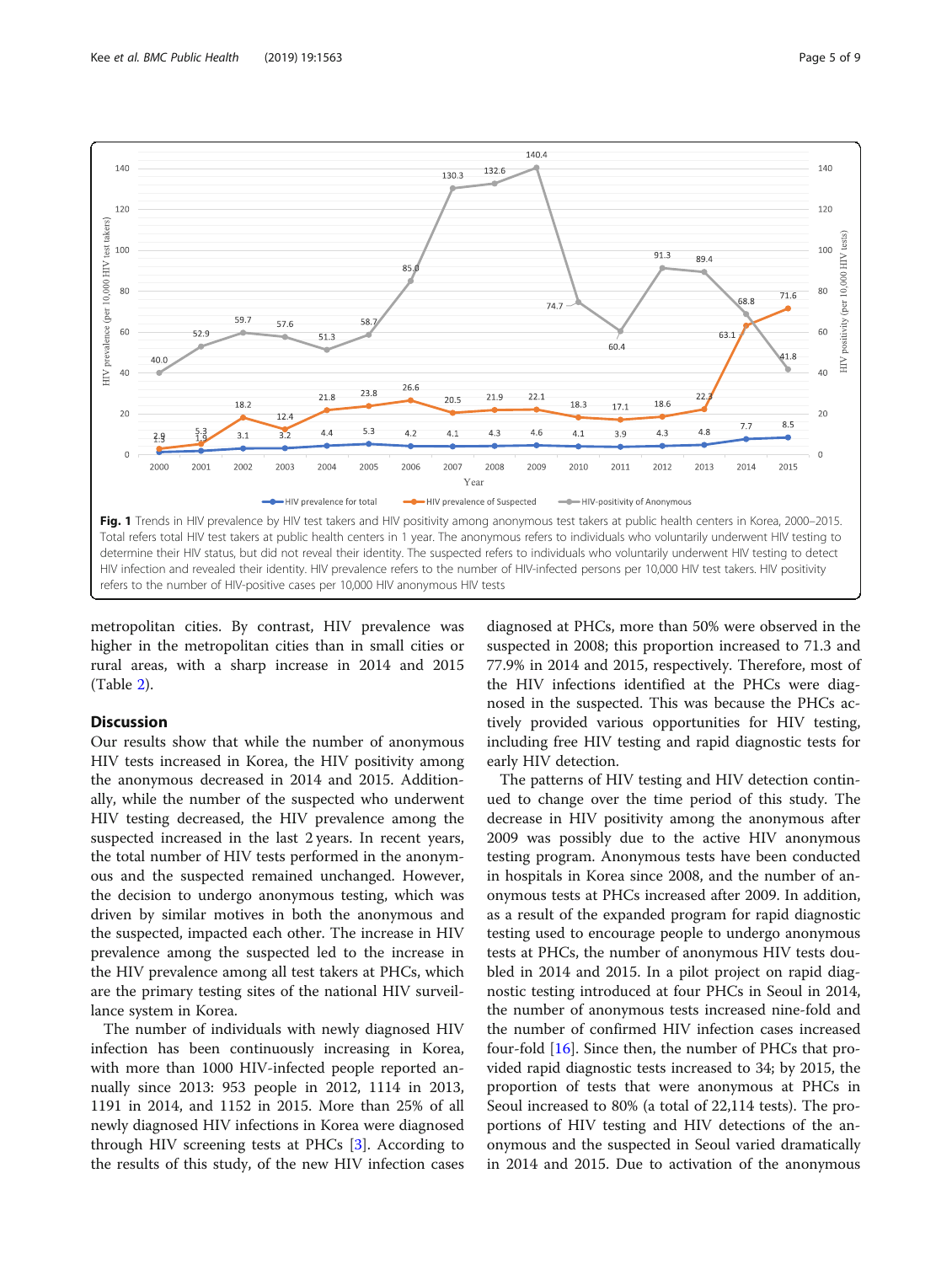| Category       | 2010                                       |                 |                          | 2011                                   |                 |                             | 2012                                                                                                                                                                  |                  |                        | 2013              |                  |                                  | 2014                    |                      |                    | 2015                         |                     |                                        |
|----------------|--------------------------------------------|-----------------|--------------------------|----------------------------------------|-----------------|-----------------------------|-----------------------------------------------------------------------------------------------------------------------------------------------------------------------|------------------|------------------------|-------------------|------------------|----------------------------------|-------------------------|----------------------|--------------------|------------------------------|---------------------|----------------------------------------|
|                | $\overline{z}$                             | Prevalence      | aOR                      | $\mathbb Z$                            | Prevalence      | aOR                         | $\mathbb Z$                                                                                                                                                           | Prevalence       | aOR                    | $\mathbb Z$       | Prevalence       | aOR                              | $\mathbb Z$             | Prevalence           | aOR                | $\, \geq$                    | Prevalence          | aOR                                    |
|                | $\begin{array}{c} (+{\sf N}+) \end{array}$ | $(95%$ CI)      | $(95%$<br>Cl)            | $\begin{pmatrix} + \\ + \end{pmatrix}$ | $(95%$ Cl)      | $\frac{8}{10}$              | $\begin{minipage}{.4\linewidth} \begin{tabular}{l} \hline \textbf{0} & \textbf{0} \\ \textbf{0} & \textbf{0} \\ \textbf{0} & \textbf{0} \end{tabular} \end{minipage}$ | $(95%$ Cl)       | (95%)<br>Cl            | $(HN+)$           | $(95%$ CI)       | (95%                             | $(HN+)$                 | $(95%$ Cl)           | $(95%$ Cl)         | $\widetilde{H}(\mathcal{H})$ | $(95%$ Cl)          | $\begin{array}{c}\n 0.5\n \end{array}$ |
| Total          | 39,430                                     | m<br>$\approx$  |                          | 49,60                                  | 7.12            |                             | 49,<br>428                                                                                                                                                            | 18.61            |                        | 52,               | 22.27            |                                  | 30, 727                 | 62.16                |                    | 33,                          | 71.55               |                                        |
|                | (72)                                       | $(14.0 - 22.5)$ |                          | (85)                                   | $3.5 - 20.8$    |                             | (92)                                                                                                                                                                  | $(14.8 - 22.4)$  |                        | (116)             | $(18.2 - 26.3)$  |                                  | (191)                   | $(53.4 - 70.9)$      |                    | (239)                        | $(62.5 - 80.6)$     |                                        |
| Sex            |                                            |                 |                          |                                        |                 |                             |                                                                                                                                                                       |                  |                        |                   |                  |                                  |                         |                      |                    |                              |                     |                                        |
| Female         | 744<br>20,                                 | $\overline{21}$ | $\overline{\phantom{0}}$ | 22,                                    | $\gtrsim$       |                             | 23,491                                                                                                                                                                | $\bar{\omega}$   |                        | 25,               | $63$             |                                  | 16,4                    | 44                   | $\overline{ }$     | 15, 9                        | $7.8\,$             |                                        |
|                | $\bigoplus$                                | $(25.0 - 40.6)$ |                          | $\odot$                                | $(0.0 - 4.2)$   |                             | $\widehat{\odot}$                                                                                                                                                     | $(0.0 - 2.7)$    |                        | (16)              | $(3.2 - 9.3)$    |                                  | $\odot$                 | $(1.1 - 7.6)$        |                    | (12)                         | $(3.4 - 12.3)$      |                                        |
| Male           | 686<br>$\overline{18}$                     | 32.8            | 19.0                     | 26,                                    | 32.8            | 13.8                        | 25,                                                                                                                                                                   | 343              | 27.1                   | 26, 38            | 37.7             | $\overline{6}$                   | 14, 673                 | 125.4                | 29.5               | $^{18}_{08}$                 | 699                 | 16.4                                   |
|                | (68)                                       | $(0.0 - 4.2)$   | $(6.9 - 52.1)$           | $(80)$                                 | $(25.0 - 40.6)$ | $(5.6 - 34.0)$              | (89)                                                                                                                                                                  | $(27.2 - 41.4)$  | $(8.6 - 8.7)$          | (100)             | $(30.3 - 45.1)$  | $(3.6 - 10.3)$                   | (184)                   | $(107.4 -$<br>143.4) | $(13.9 - 62.7)$    | (227)                        | $(60.9 - 79.0)$     | $(9.2 - 29.4)$                         |
| Age Group (y)  |                                            |                 |                          |                                        |                 |                             |                                                                                                                                                                       |                  |                        |                   |                  |                                  |                         |                      |                    |                              |                     |                                        |
| $< 20$         | 2441                                       | $\circ$         | $\circ$                  | 4655                                   | 2.2             | $\overline{0}3$             | 865                                                                                                                                                                   | 23.1             | 7.4                    | 3322              |                  | $\overline{4}$                   | 1563                    | 19.2                 | $\frac{6}{1}$      | 1937                         | 15.5                | $\overline{0}$ .                       |
|                | $\widehat{\odot}$                          | $(0.0 - 0.0)$   | $\overline{0}$ .<br>0.0) | $\widehat{\equiv}$                     | $(0.0 - 6.4)$   | $rac{0}{2}$                 | $\odot$                                                                                                                                                               | $(0.0 - 55.1)$   | 40.7)<br>$\frac{4}{1}$ | $\widehat{z}$     | $(0.0 - 8.9)$    | $\frac{1}{\mathcal{O}}$<br>15.6) | $\widehat{\odot}$       | $(0.0 - 40.9)$       | $(0.4 - 7.1)$      | $\odot$                      | $(0.0 - 33.0)$      | $(0.2 -$<br>3.7)                       |
| $20 - 29$      | $\frac{13}{11}$                            | 17.5            | $\frac{5}{1}$            | 676<br>14,                             | 20.4            | 2.5                         | 11.6                                                                                                                                                                  | 34.2             | 11.0                   | 15,05             | 31.6             | 14.9                             | 9839                    | 91.5                 | 77                 | $\frac{1}{3}$                | 97.4                | 5.7                                    |
|                | (23)                                       | $(10.3 - 24.6)$ | $(0.5 - 4.3)$            | (30)                                   | $3.1 - 27.7$    | $rac{1}{2}$<br>6.5)         | (38)                                                                                                                                                                  | $(23.3 - 45.0)$  | 30.9)<br>$(3.9 -$      | (48)              | $(22.7 - 40.5)$  | $(3.6 -$<br>61.3)                | (90)                    | $(72.6 - 110.)$      | 21.1)<br>$(2.8 -$  | (111)                        | 115.4)<br>$(79.4 -$ | 14.1)<br>$(2.3 -$                      |
| $30 - 39$      | 276<br>$\supseteq$                         | 22.4            | $\overline{0}$           | 820<br>$\supseteq$                     | 9.4             | 24                          | $\frac{1}{6}80$                                                                                                                                                       | 25.3             | $\overline{\circ}$     | $\frac{1}{2}$     | 26.3             | 12.4                             | 8848                    | 46.3                 | 3.9                | 9316                         | 68.7                | 40                                     |
|                | (23)                                       | $(13.2 - 31.5)$ | $(0.7 - 5.5)$            | (21)                                   | $1.1 - 27.7$    | $(0.9 - 0.3)$               | (27)                                                                                                                                                                  | $(15.8 - 34.8)$  | $(2.8 -$<br>23.3)      | (29)              | $(16.7 - 35.9)$  | $(3.0 - 51.9)$                   | (41)                    | $(32.2 - 60.5)$      | $(1.4 - 0.8)$      | (64)                         | $(51.9 - 85.5)$     | $(1.6 - 0.0)$                          |
| 40-49          | 6083                                       | 23              | 2.0                      | 7640                                   | 27.5            | 3.4                         | 6874                                                                                                                                                                  | 175              | 5.6                    | 6734              | 34.2             | 16.1                             | 3719                    | 83.4                 | 7.0                | 4312                         | 88.1                | 5.2                                    |
|                | $(14)$                                     | $(11.0 - 35.1)$ | $-9.0$<br>6.0)           | (21)                                   | $5.7 - 39.2$    | $\frac{1}{3}$ $\frac{3}{2}$ | (12)                                                                                                                                                                  | $(7.6 - 27.3)$   | $(1, 8-$               | (23)              | $(20.2 - 48.1)$  | $(3.8 - 6.4)$                    | (31)                    | $(54.1 -$<br>112.6)  | 20.0)<br>$\sim$ 5- | (38)                         | $(60.2 - 116.0)$    | $(2.0 - 13.2)$                         |
| $50 - 59$      | 4051                                       | 19.8            | $\overline{1}$ .         | 5732                                   | 2.2             | $\overline{5}$              | 7122                                                                                                                                                                  | 12.6             | 4.0                    | 6458              | 20.1             | 64                               | 3457                    | 63.6                 | 53                 | 3573                         | 50.4                | 2.9                                    |
|                | $\circledR$                                | $(6.1 - 33.4)$  | $(0.5 -$<br>5.6)         | $\odot$                                | $(3.2 - 21.3)$  | $6.5 -$<br>47)              | $\circledcirc$                                                                                                                                                        | $(4.4 - 20.9)$   | 13.1)<br>(1.3          | (13)              | $(9.2 - 31.1)$   | 41.9)<br>$(2.1 -$                | (22)                    | $(37.1 - 90.1)$      | $(1.8 - 15.5)$     | $(18)$                       | $(27.2 - 73.6)$     | $\dot{\Xi}$<br>7.9)                    |
| $\frac{50}{5}$ | 3409                                       | 11.7            | $\overline{\phantom{0}}$ | 6137                                   | $8.2\,$         |                             | 762<br>12,                                                                                                                                                            | $\overline{3}$ . |                        | 9353              | $\overline{2.1}$ |                                  | 3301                    | 12.1                 |                    | 2870                         | 174                 | $\sim$                                 |
|                | $\widehat{\mathcal{L}}$                    | $(0.2 - 23.2)$  |                          | $\odot$                                | $.0 - 15.3$     |                             | $\bigoplus$                                                                                                                                                           | $(0.1 - 6.2)$    |                        | $\widehat{\odot}$ | $(0.0 - 5.1)$    |                                  | $\widehat{\mathcal{F}}$ | $(0.2 - 24.0)$       |                    | $\odot$                      | $(2.2 - 32.7)$      |                                        |
| Nationality    |                                            |                 |                          |                                        |                 |                             |                                                                                                                                                                       |                  |                        |                   |                  |                                  |                         |                      |                    |                              |                     |                                        |
| Korean         | 33,                                        | 20.1            |                          | 43,                                    | 87              |                             | 48                                                                                                                                                                    | 185              |                        | 50,               | 21.4             |                                  | 29,                     | 61.3                 |                    | 32,                          | 68.1                |                                        |

<span id="page-5-0"></span>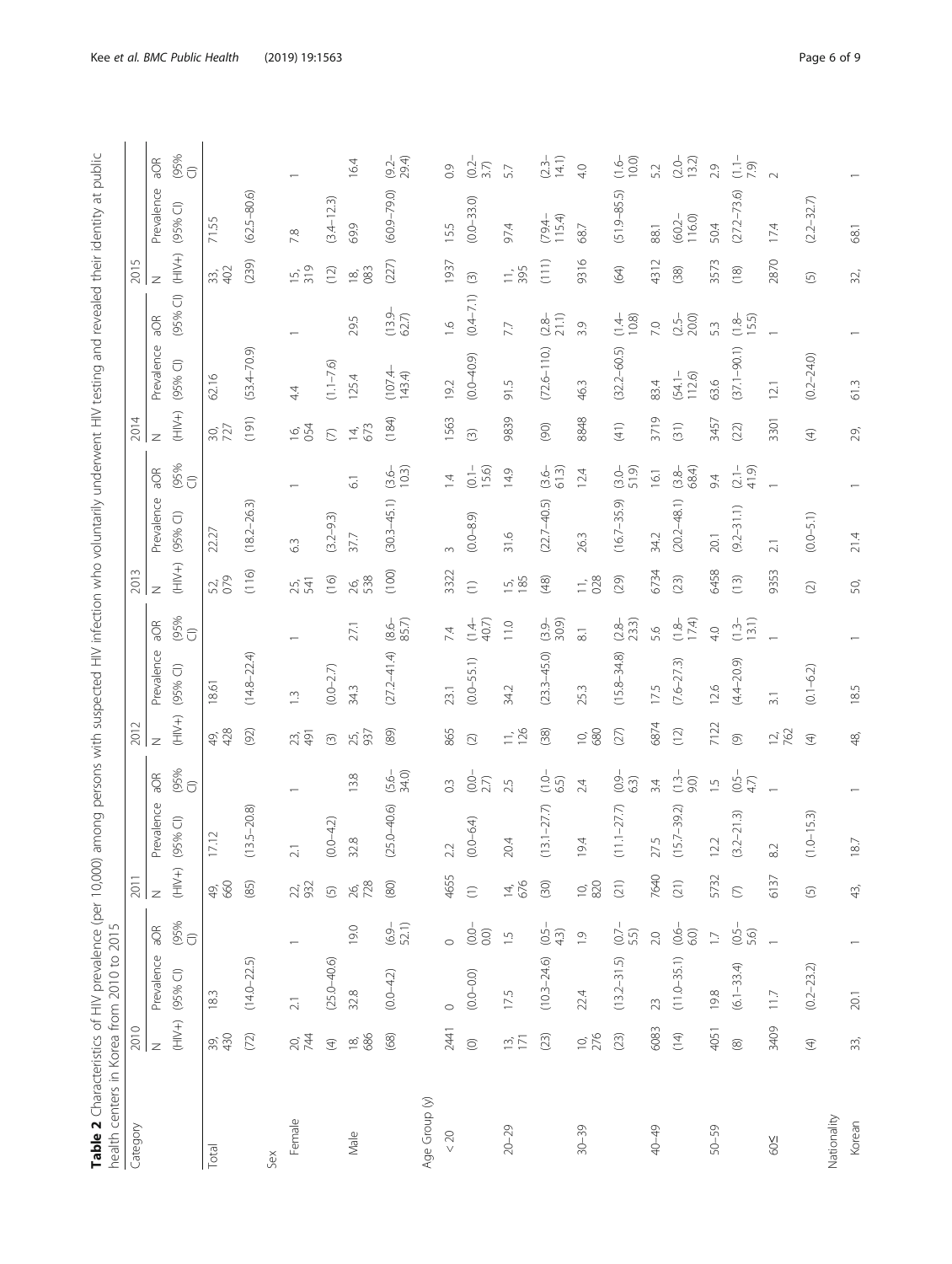| Category                      | 2010          |                          |                | 2011              |                 |                                 | 2012                    |                 |                         | 2013                                                                                                                                                                  |                 |                  | 2014    |                      |                | 2015               |                      |                         |
|-------------------------------|---------------|--------------------------|----------------|-------------------|-----------------|---------------------------------|-------------------------|-----------------|-------------------------|-----------------------------------------------------------------------------------------------------------------------------------------------------------------------|-----------------|------------------|---------|----------------------|----------------|--------------------|----------------------|-------------------------|
|                               |               | Prevalence               | aOR            |                   | Prevalence      | ЭQВ                             | Z                       | Prevalence      | aOR                     |                                                                                                                                                                       | Prevalence      | aOR              |         | Prevalence           | aOR            |                    | Prevalence           | ЭQЕ                     |
|                               |               | $(HN+)$ (95% CI)         | (95%<br>Ĵ      | $(HN+)$           | $(95%$ CI)      | (95%<br>Ĵ                       | $H(\mathbb{H})$         | $(95%$ CI)      | (95%<br>€               | $\begin{minipage}{.4\linewidth} \begin{tabular}{l} \hline \textbf{0} & \textbf{0} \\ \textbf{0} & \textbf{0} \\ \textbf{0} & \textbf{0} \end{tabular} \end{minipage}$ | $(95%$ CI)      | (95%<br>Ĵ        | $(HN+)$ | $(95%$ Cl)           | $(95%$ CI)     |                    | (HV+) (95% C)        | (95%<br>€               |
|                               | 878           |                          |                | 322               |                 |                                 | <b>670</b>              |                 |                         | 576                                                                                                                                                                   |                 |                  | 690     |                      |                | 325                |                      |                         |
|                               | (68)          | $(15.3 - 24.8)$          |                | $\widehat{5}$     | $(14.6 - 22.8)$ |                                 | (89)                    | $(14.7 - 22.4)$ |                         | (108)                                                                                                                                                                 | $(17.3 - 25.4)$ |                  | (182)   | $(52.4 - 70.2)$      |                | (220)              | $(59.1 - 77.0)$      |                         |
| Foreign                       | 5552          | 72                       | $\ddot{\circ}$ | 6338              | 63              | $\frac{3}{2}$                   | 1379                    | 218             | $\overline{C}$          | 1503                                                                                                                                                                  | 53.2            | 2.5              | 1037    | 86.8                 | $\overline{4}$ | 1077               | 176.5                | 2.7                     |
|                               | E             | $(0.1 - 14.3)$ $(0.1 -$  | (6.0)          | Ð                 | $(0.1 - 12.5)$  | $\frac{1}{\mathcal{O}}$<br>(60) | $\widehat{\mathcal{D}}$ | $(0.0 - 46.3)$  | $-10.4$<br>3.7)         | $\circledR$                                                                                                                                                           | $(16.4 - 90.0)$ | $(1.2 -$<br>5.2) | ම       | $(30.3 -$<br>143.2   | $(0.7 - 2.8)$  | (19)               | $-8.79$<br>255.1)    | $(1.7 - 4.4)$           |
| Region                        |               |                          |                |                   |                 |                                 |                         |                 |                         |                                                                                                                                                                       |                 |                  |         |                      |                |                    |                      |                         |
| Metropolis                    | 188<br>$\sim$ | 38.7                     | 4.9            | 736               | 34.3            | 3.8                             | 419                     | 52.5            | 6.3                     | $\overline{8}$<br>15,                                                                                                                                                 | 49.4            | 4.5              | 8882    | 139.6                | 47             | 701<br>$\supseteq$ | 162.6                | 5.8                     |
|                               | (51)          | $(28.1 - 49.3)$ $(2.9 -$ | $\widehat{3}$  | (54)              | $(25.2 - 43.5)$ | $(2.4 -$<br>59)                 | (60)                    | $(39.3 - 65.8)$ | $\frac{1}{4.1}$<br>9.7) | (75)                                                                                                                                                                  | $(38.4 - 60.6)$ | $(3.1 -$<br>6.6) | (124)   | $(115.2 -$<br>164.0) | $(3.5 - 6.3)$  | (174)              | $(138.6 -$<br>186.6) | $\overline{44}$<br>7.8) |
| Smaller city or<br>rural area | 242<br>26,    | $\infty$                 |                | 924<br>33,        | $\overline{5}$  |                                 | 800<br>38,              | 84              |                         | 898<br>36,                                                                                                                                                            | $\Xi$           |                  | 845     | 30.7                 |                | 701<br>22,         | 286                  |                         |
|                               | (21)          | $(4.6 - 11.4)$           |                | $\widetilde{\Xi}$ | $(5.9 - 12.4)$  |                                 | (32)                    | $(5.5 - 11.3)$  |                         | $\left(1\right)$                                                                                                                                                      | $(7.7 - 14.5)$  |                  | (67)    | $(23.3 - 38.0)$      |                | (65)               | $(21.7 - 35.6)$      |                         |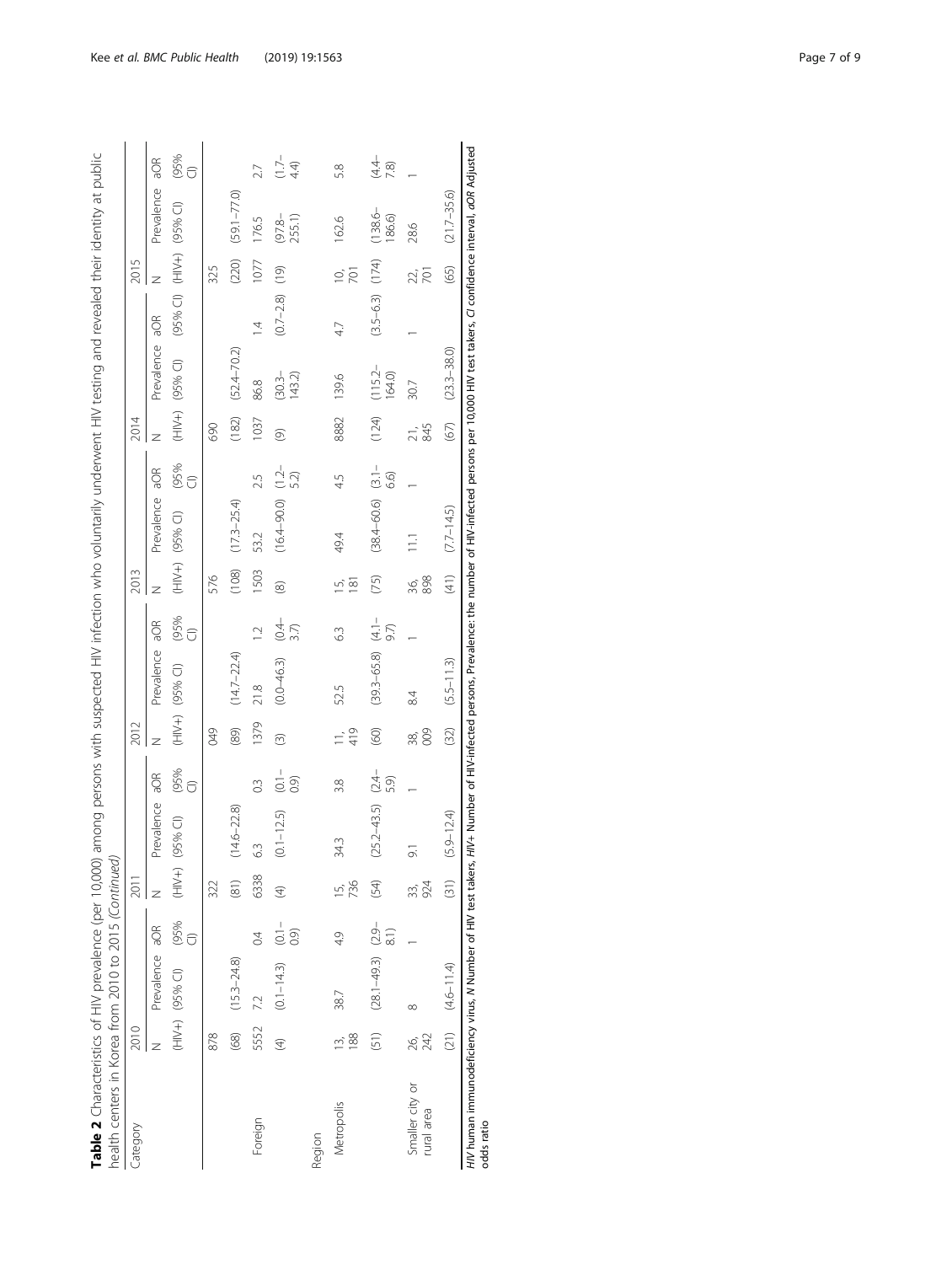HIV testing program by rapid diagnostic testing at PHCs in 2014, individuals who want to determine their HIV status might need to undergo an anonymous test in order to obtain their HIV test results quickly. Therefore, the number of anonymous tests doubled, and the number of HIV tests performed among the suspected decreased to approximately 40% in 2014 and 2015. Some individuals who were aware of their HIV-positive status by anonymous test revealed their identities to receive welfare benefits, including government-sponsored medical support. Their reason for HIV testing might be reverted on HCIS at PHCs. The number of reverted cases was increased annually and showed a steep increase in the last 2 years: 23 cases in 2010, 16 cases in 2011, 33 cases in 2012, 35 cases in 2013, 42 cases in 2014, and 49 cases in 2015. In 2014 and 2015, HIV positivity among the anonymous decreased and the number of HIV detection among the suspected increased. Therefore, the results of this study demonstrate how changes in the national HIV testing strategy affected the status of HIV detection.

In Europe in 2016, 15% of the 810,000 individuals infected with HIV were not aware of their HIV-positive status, and about 48% of 30,000 newly infected persons (5.9 per 100,000 persons) were diagnosed at a later stage of HIV infection  $(CD4 < 350 \text{ cells/mm}^3)$  [\[17](#page-8-0)]. Therefore, for early HIV detection, the United Kingdom modified the environment or facilities of the examination clinics and improved accessibility to anonymous testing, as well as increasing education and promotional activities. These changes were attributed to a large increase in the number of anonymous HIV test takers who identified as male and homosexual. Consequently, new HIV infections among homosexuals decreased by 29% in London and by 11% outside London in 2015 [\[18](#page-8-0)]. In Korea, among men who had sex with men (MSM) and transgenders, HIV voluntary counseling and testing (VCT) to diagnose HIV infection early and to prevent HIV infection has been performed in Seoul and Pusan [\[19\]](#page-8-0).

In Korea, foreigners accounted for about 10% of the total HIV-positive cases, and this proportion is increasing every year [\[3](#page-8-0)]. Our study showed that the prevalence of HIV among foreigners rapidly increased in 2014 and 2015 and was higher than the prevalence among Korean patients. The increase in number of foreigners diagnosed with HIV corresponds to an increase in multicultural families, foreign workers, and tourists. In Europe, a large number patients newly diagnosed with HIV infection were migrants from Africa and other countries [[20\]](#page-8-0).

This study has two limitations worth noting. First, as the HCIS was installed in all PHCs in 2005, there may be biases pertaining to the estimated proportions, HIV positivity among anonymous test takers, and the prevalence before 2005, as these were calculated based on

data from the 72–210 PHCs with the HCIS. Second, repeat anonymous tests for anonymous test takers and HIV tests for those with suspected HIV were either performed in the same PHC or in other PHCs. It is possible that some test results of the anonymous and the suspected could be of duplicate cases that were included in our analysis.

#### Conclusion

This study demonstrated that changes in the national HIV testing strategy affected the status of HIV detection in Korea. In particular, the introduction of the rapid diagnostic tests at PHCs since 2014 attributed to the increase in the number of anonymous tests. People fear the stigma associated with HIV/AIDS, and they prefer to be tested for HIV infection anonymously, which provides quick results without revealing their identity.

As anonymous HIV testing has been expanded to medical institutes since 2008 and HIV self-testing has been performed since 2015, it is impossible to determine the status of anonymous HIV test across Korea. Therefore, HIV positivity among the anonymous and HIV prevalence among the suspected at PHCs are important indexes. Hence, these factors should be continuously monitored and improved in other sites. In the future, more than 90% of Koreans with HIV should be made aware of their HIV status through provision of easier access to anonymous testing. This will aid in the prevention of HIV infection spread in Korea and serve as a foundation to support the treatment of people with HIV infection who do not progress to AIDS through the administration of antiviral drugs and healthcare.

#### Abbreviations

AIDS: Acquired immune deficiency syndrome; CI: Confidence interval; ELISA: Enzyme-linked immunosorbent assay; HCIS: Health Care Information System; HIV: Human immunodeficiency virus; IHE: Institute of Health & Environment; KCDC: Korea Centers for Disease Control and Prevention; PA: Particle agglutination; PHC: Public Health Center

#### Acknowledgements

The authors thank the staff of 16 local IHE centers and 253 PHCs for providing the data on HIV testing.

#### Authors' contributions

MK designed and conceived the study, drafted the manuscript, supervised all aspects of its implementation, and coordinated the funding for the project on HIV/AIDS seroprevalence in Korea. MY contributed to the collection of HIV test data from 16 local IHE centers and completed all data analyses and interpretation. JS contributed to the data analyses and interpretation. JC, MH, and JL contributed to the investigation and manuscript review. KK and YJ contributed to the critical revision of the manuscript for important intellectual content. SK and CK supervised all aspects of its implementation, coordinated funding for the project, and critically reviewed the manuscript. All authors read and approved the final version of the manuscript as submitted to BMC Public Health.

#### Funding

This study was supported by the grant for Health Promotion against HIV/ AIDS & STI (4800–4842–302-210) and studied as project on HIV/AIDS seroprevalence in Korea (2006-N51001–00) of the Intramural Research Grant